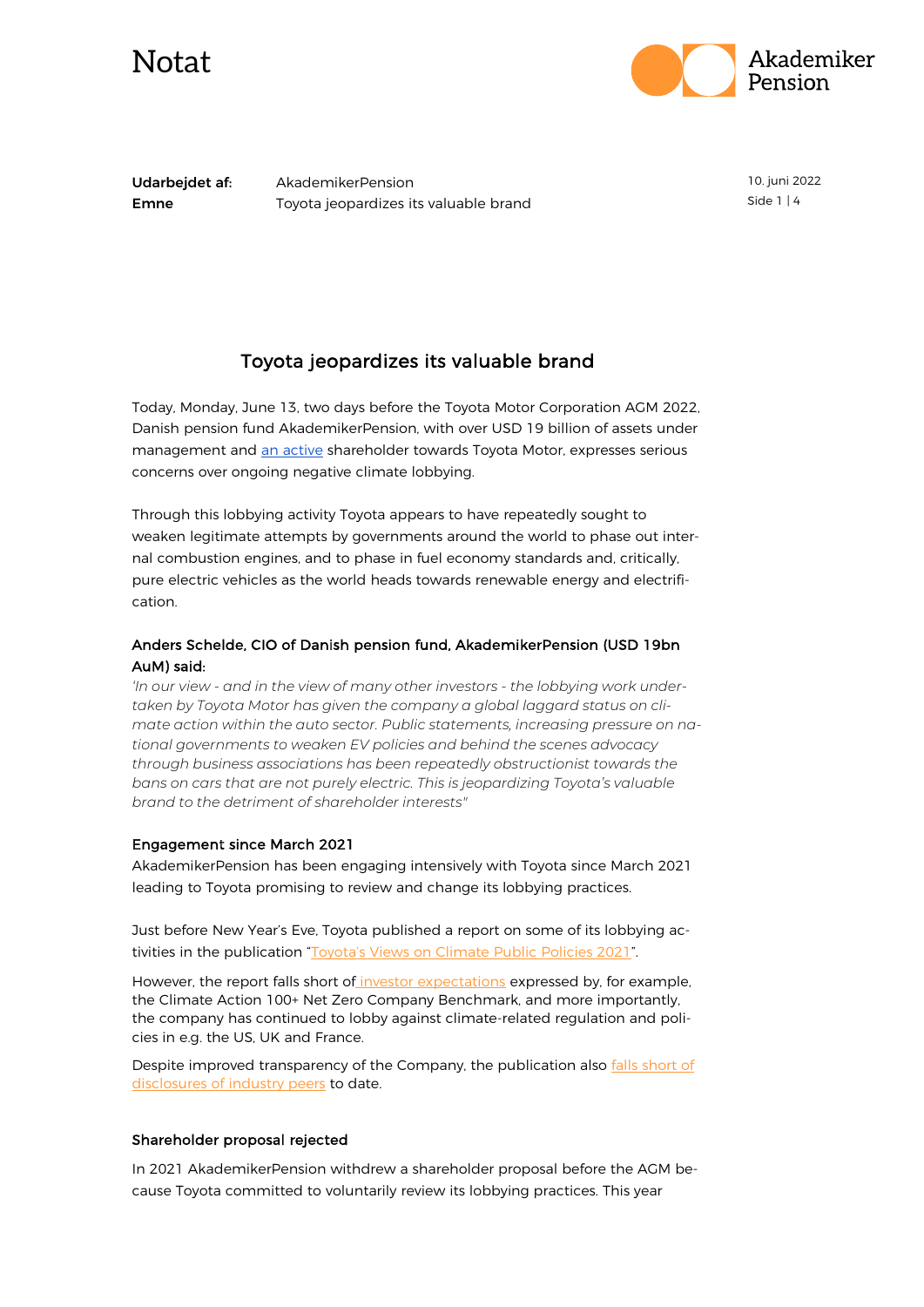# Notat



AkademikerPension went ahead and filed a shareholder resolution for the upcoming AGM. Disappointingly, Toyota rejected the proposal on the grounds that it was sent one day too late for an undisclosed deadline.

10. juni 2022 Side 2 | 4

#### Anders Schelde said:

*"The company had failed to respond adequately to our concerns and rejected our shareholder proposal. What matters now is that the company stops its negative climate lobbying activities. This would be a prudent step to protect the company against consumer backlash and stronger shareholder protest."*

#### Questions submitted to the upcoming AGM 2022

AkademikerPension's request to deliver a statement at the AGM has been denied by the company, and in light of this, AkademikerPension has instead submitted the following questions in writing to Toyota's AGM:

- (1) "How does Toyota's public statements, direct and indirect public policy activities align with the goals of the Paris Agreement of restricting global temperature rise to well-below 2 °C above pre-industrial levels and as close to  $1.5 \text{ °C}$  as possible?"
- (2) "Will Toyota management be taking effective steps before next year's AGM to significantly reduce the current reputational risks related with the company's public statements and lobbying activities on climate-related public policies?"
- (3) "Can Toyota management commit to refraining from public statements and government lobbying that undermines the transition towards the full electrification of transport on a timeline consistent with the goals of the Paris Agreement?"

#### Notes:

Timeline – Engagement with Toyota on climate-related lobbying

| 4 March<br>2021  | AkademikerPension commences dialogue with Toyota Motor along with investors AP7.<br>Church of England and Storebrand and AkademikerPension flags intention to file<br>shareholder proposal on climate-related lobbying.                              |
|------------------|------------------------------------------------------------------------------------------------------------------------------------------------------------------------------------------------------------------------------------------------------|
| 19 April<br>2021 | AkademikerPension withdraws shareholder resolution proposal based on assurances<br>from Toyota that it will review its climate lobbying which it refers to as 'public policy<br>engagement activities', following private and public media pressure. |
| 10 May<br>2021   | Shareholders criticize Toyota's CEO Toyoda in Reuters as he makes negative public<br>statements on climate-related regulation                                                                                                                        |
| Sep-Dec          | Engagement continues                                                                                                                                                                                                                                 |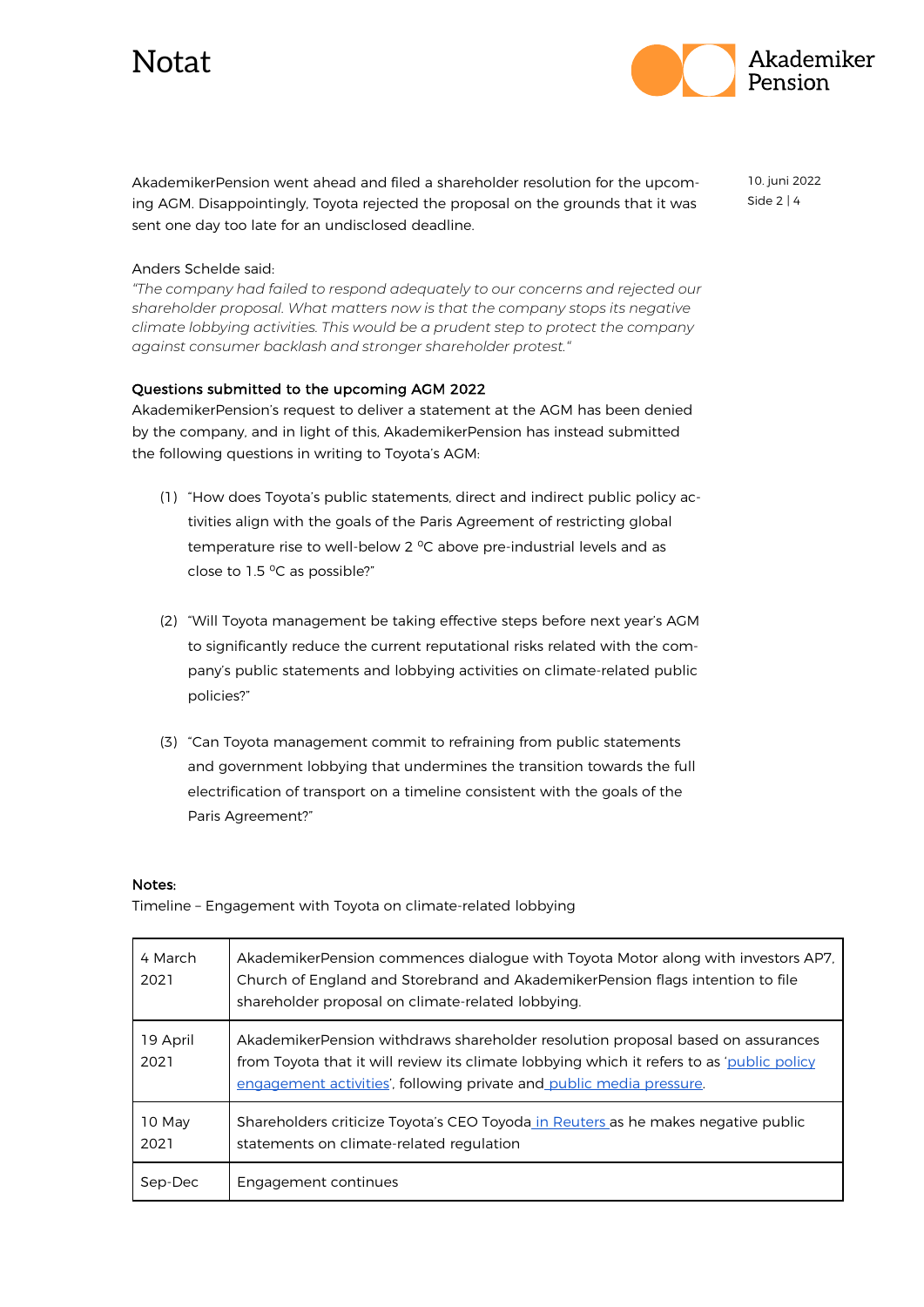

| 2021            | 10. juni 2022                                                                                                                                                                                                                                                                                             |
|-----------------|-----------------------------------------------------------------------------------------------------------------------------------------------------------------------------------------------------------------------------------------------------------------------------------------------------------|
|                 | Side $3 \mid 4$                                                                                                                                                                                                                                                                                           |
| 16 Nov<br>2021  | The draft is shared in a meeting between Toyota and the investor group. Our views are<br>shared with the company also followed up with an email particularly focusing on<br>room for improvement.                                                                                                         |
| 28 Dec<br>2021  | The report "Toyota's Views on Climate Public Policies 2021" is published.                                                                                                                                                                                                                                 |
| $Q1-Q2$<br>2022 | The investor group reconvenes to discuss the quality of the report and deem that it<br>falls short of investor expectations. AkademikerPension prepares and files a share-<br>holder proposal on 20 April 2022 which is rejected by Toyota as it arrived one day too<br>late for an undisclosed deadline. |

#### The rejected shareholder proposal

Partial amendment to the Articles of Incorporation

#### 1. Details of the proposal

It is proposed that the following provision be added to the Articles of Incorporation.

The Company shall conduct an annual evaluation and issue a report (at reasonable cost, omitting proprietary information) describing if, and how, the Company's lobbying activities (direct and through industry associations), including public statements, serve to reduce risks for the Company from climate change and how they align with the goals of the Paris Agreement and the Company's goal of carbon neutrality by 2050. The report should address the planned actions, if any, where the report identifies misalignment with the goals of the Paris Agreement and the Company's goal of carbon neutrality by 2050.

#### 2. Reason for the proposal

The new provision in the Articles of Incorporation is intended to ensure that the Company makes robust disclosures, as part of its annual reporting, of (i) which lobbying activities directed at the issue of climate change the group companies are pursuing (whether through directly influencing the political process or through public influence activities), and (ii) the extent to which these serve to reduce risks for the group companies from climate change and how they contribute to the fulfilment of the goals of the Paris Climate Agreement of 12 December 2015.

We recognise and appreciate that the Company has already issued its first report on climate lobbying in December 2021 - "*Toyota's Views on Climate Public Policies 2021*"[1](#page-2-0) However, the report falls short of investor expectations expressed by, for example, the Climate Action 100+ Net Zero Company Bechmark assessment

<span id="page-2-0"></span><sup>&</sup>lt;sup>1</sup> "Toyota's Views on Climate Public Policies" (28 December 2021): [https://global.toyota/pages/global\\_toyota/sustainability/esg/environmental/climate\\_pub](https://global.toyota/pages/global_toyota/sustainability/esg/environmental/climate_public_policies_en.pdf)lic\_policies\_en.pdf